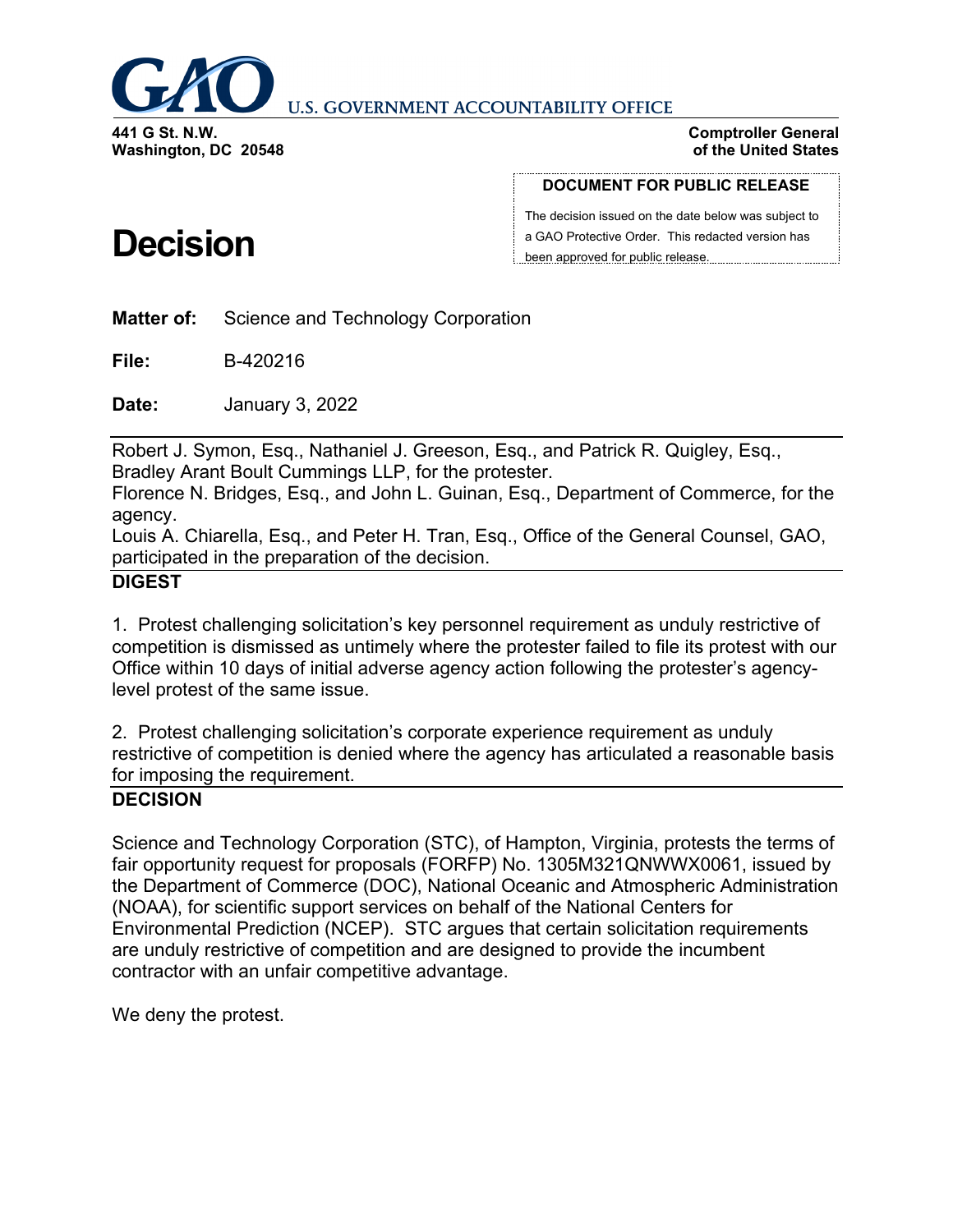### BACKGROUND

The NCEP, an office within the National Weather Service (which is part of NOAA), "is the nation's focal point for all matters relating to environmental modeling, which includes developing, enhancing, and maintaining numerical forecast systems for the atmosphere, hydrosphere, and cryosphere in support of national and international forecast requirements." Contracting Officer's Statement (COS) at 1; *see* Agency Report (AR), Tab 2b, FORFP amend. 2, Performance Work Statement (PWS) at 17.[1](#page-1-0)

On September 7, 2021, the agency issued the FORFP for scientific support services to holders of NOAA's "ProTech Weather Domain" indefinite-delivery, indefinite-quantity (IDIQ) contract, pursuant to the procedures of Federal Acquisition Regulation (FAR) section 16.505. COS at 1. The solicitation contemplates the award of a hybrid time-and-materials and fixed-priced task order for a base year with four 1-year options. FORFP amend. 2 at 13, 58. In general terms, the contractor is to provide qualified personnel capable of meeting the PWS requirements regarding numerical model prediction, analysis, data assimilation, observation processing, forecasting, postprocessing, product development, verification and validation, and data archival.[2](#page-1-1) PWS at 17-27. The solicitation establishes that task order award is to be made on a bestvalue tradeoff basis, based on four evaluation criteria: (1) technical approach; (2) management approach; (3) corporate experience; and (4) price. FORFP amend. 2 at 56-57. The nonprice factors are of equal importance, and when combined, are significantly more important than price. *Id.* at 56.

Relevant to the protest here, the solicitation includes a key personnel requirement for five lead physical scientist positions (and a program manager). FORFP amend. 2 at 12. Additionally, with regard to the corporate experience evaluation factor, the solicitation establishes that "[t]he Government will evaluate the summary of work experience for similar nature, scope, complexity, and difficulty to that which will be performed under the prospective task order contemplated by this FORFP, assessing the likelihood that the offeror's relevant experience will minimize risk to the Government of unsuccessful performance." *Id.* at 57.

On September 13, STC submitted a "letter of concerns" to the director of NOAA's Western Acquisition Division regarding the many "competition-inhibiting" requirements of the solicitation, including the number of key personnel positions: "Requiring six Key Personnel – especially in the domain of numerical modeling – a field whose experts are not easily available outside the NASA/NOAA/University community is far too demanding

<span id="page-1-0"></span> $<sup>1</sup>$  Unless otherwise noted, references to the solicitation are to the version produced by</sup> the Commerce Department in the agency report that is conformed through amendment No. 2.

<span id="page-1-1"></span> $2$  The solicitation also specifies the labor categories and labor hours that the contractor is to deliver: 302,680 hours, or approximately 161 full-time equivalent employees, in each performance period. *Id.* at 5-9.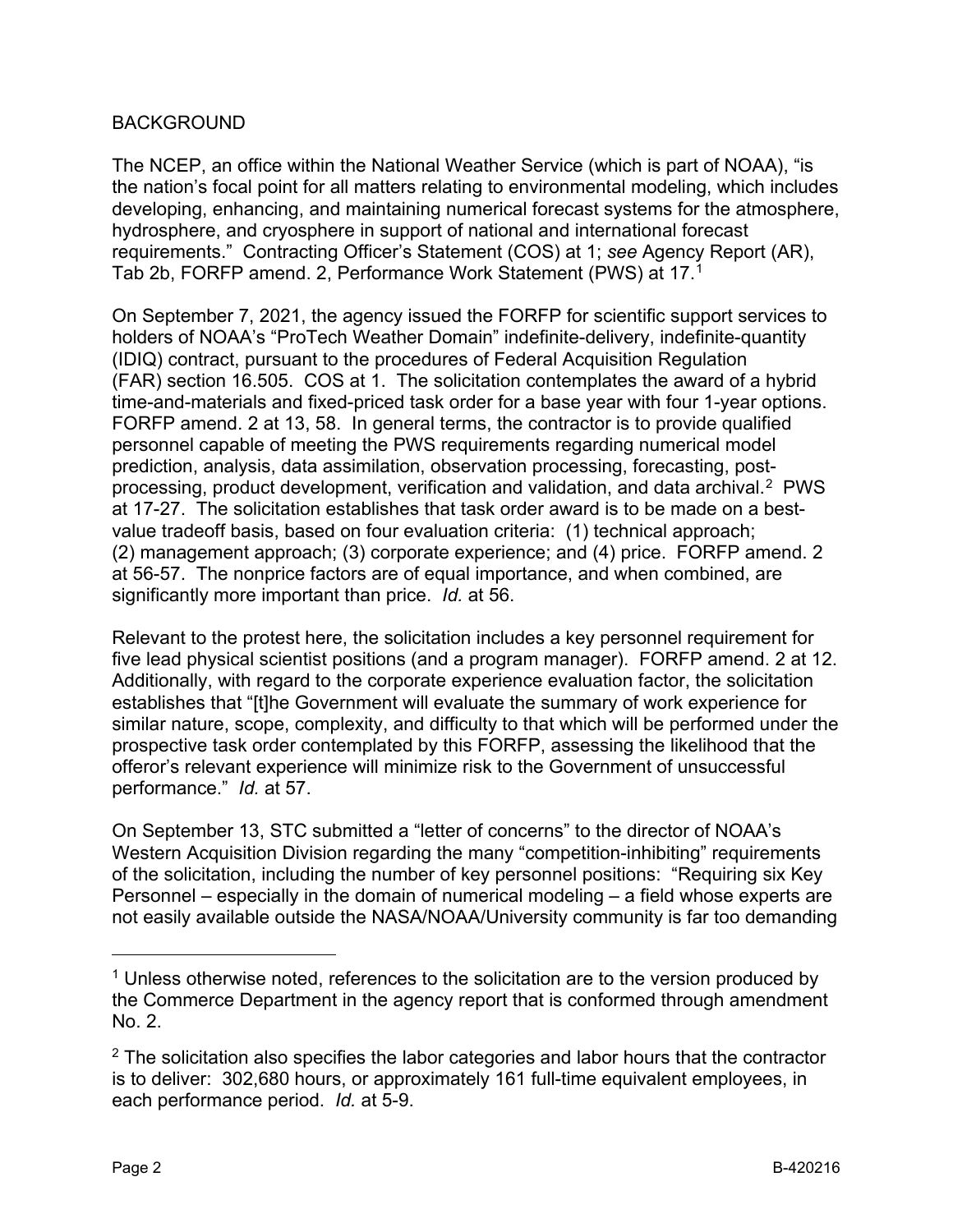and highly favors the incumbent contractor." AR, Tab 5a, STC Letter of Concerns at 1 (emphasis omitted). In that letter, the protester also stated that, "STC believes if at least the following were addressed, the FORFP would be less incumbent favoring and offer a fairer opportunity to non-incumbents and importantly, provide high quality and best value proposals to the government." *Id.* at 2. One of STC's requests was that the agency "[r]educe the Scientific Lead Key Personnel requirement from five to two." *Id.*

On September 14, the NOAA acquisition director responded to the STC letter of concerns as follows:

I have received and carefully reviewed your Letter of Concerns in regards to the subject FORFP. The letter contained five (5) factors that led you to believe that the FORFP would inhibit competition and not provide best value to the Government. I will address each factor in the order they were listed in your original letter. . . . The [requiring activity] has a legitimate need for the Key Personnel as listed in the solicitation.

\* \* \* \* \*

Additionally, the [STC] letter had three (3) requests, which I have addressed in the order they were listed below. . . . Key Personnel [positions] will remain the same and is an important aspect of the requirement.[3](#page-2-0)

AR, Tab 5b, Agency Response to STC Letter of Concerns at 1-2.

On September 15, the agency issued FORFP amendment 1, which among other things, provided written answers to the questions submitted by prospective offerors. AR, Tab 2a, FORFP amend. 1, Questions and Answers (Q&A), at 59-71. In response to a question asking whether the agency would consider removing the key personnel requirement altogether or limiting the requirement to only one key person (the program manager), the agency stated that it would not reduce the number of lead physical scientists required as key personnel. *Id.* at 68. NOAA also clarified in a follow-on Q&A that the agency's evaluation of corporate experience would be limited to "the prime [contractor] with which the Government has contractual privity." AR, Tab 3, Additional Q&A Responses.

<span id="page-2-0"></span><sup>&</sup>lt;sup>3</sup> STC subsequently raised the same concern regarding the lead physical scientist key personnel requirement again with NOAA's acquisition and grants ombudsman on September 20. Protest at 9; *see* AR, Tab 5c, STC Letter of NOAA Ombudsman at 1-6. The ombudsman responded the following day, stating, among other things, that "[b]ased on my findings, it appears that the Government has not breached or intends to breach policy or law, and that it has demonstrated that it has every intention to consider all proposals fairly and objectively." Tab 5d, NOAA Ombudsman Email to STC at 1-2.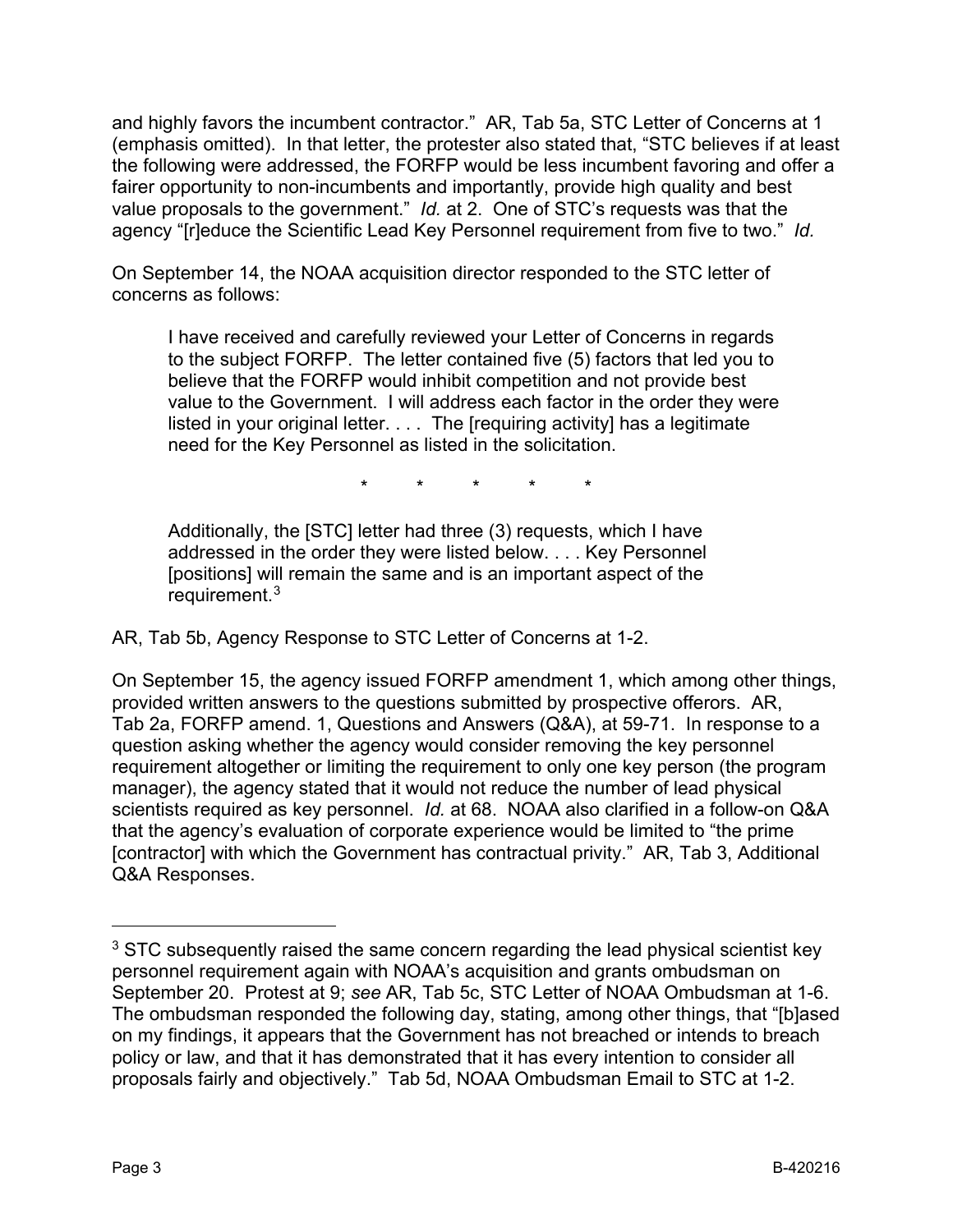On October 1, prior to the solicitation's October 4 closing date, STC filed this protest with our Office  $4$ 

### **DISCUSSION**

STC argues that, in two specific regards, the FORFP is unduly restrictive of competition and is designed to provide the incumbent contractor with an unfair competitive advantage. First, the protester challenges the agency's requirement for five lead physical scientists as key personnel. Second, STC alleges the solicitation's corporate experience evaluation factor--assessing only the prime contractor's experience and not considering the experience of team members and/or subcontractors--is improper and represents an unwarranted departure from NOAA past practice. We have considered all of the protester's arguments and, while we do not address every issue raised, we conclude none furnishes a basis on which to sustain the protest.

#### **Timeliness**

As an initial matter, we consider the timeliness of STC's allegation that the solicitation's key personnel requirement (*i.e.*, five lead physical scientists) is unduly restrictive of competition. Here, STC submitted a letter to the director of the NOAA Western Acquisition Division on September 13 asserting, among other things, that the lead physical scientist requirement was unduly restrictive, and requesting that the number of key personnel positions be decreased. The agency asserts that this letter was an agency-level protest, and that STC failed to timely file its protest with GAO within 10 days of the agency's denial of STC's protest regarding this issue. We agree.

Our Bid Protest Regulations contain strict rules for the timely submission of protests. *Coulson Aviation (USA), Inc.*, B-411525, B-411525.2, Aug. 14, 2015, 2015 CPD ¶ 272 at 5. As a general rule, our regulations require that protests based upon alleged improprieties in a solicitation that are apparent prior to the closing time for receipt of initial proposals are required to be filed before that time. 4 C.F.R. § 21.2(a)(1); *A&T Sys., Inc.*, B-401701, B-401701.2, Nov. 12, 2009, 2010 CPD ¶ 62 at 5. A limited exception to this rule exists, however, when a protester has filed a timely agency-level challenge to a solicitation, and receives an unfavorable answer. *Coulson Aviation (USA), Inc.*, *supra*. In such instances, any subsequent protest on the same issue to our Office will be considered if it is filed within 10 days of actual or constructive knowledge of initial adverse agency action. 4 C.F.R. § 21.2(a)(3).

<span id="page-3-0"></span> $4$  The agency represents that the estimated value of the task order to be issued exceeds \$10 million. Supp. Memorandum of Law (MOL) at 3. Accordingly, the procurement here is within our jurisdiction to hear protests related to the issuance of task orders under IDIQ contracts awarded by civilian agencies. 41 U.S.C. § 4106(f); *Analytic Strategies LLC; Gemini Indus., Inc.*, B-413758.2, B-413758.3, Nov. 28, 2016, 2016 CPD ¶ 340 at 4-5.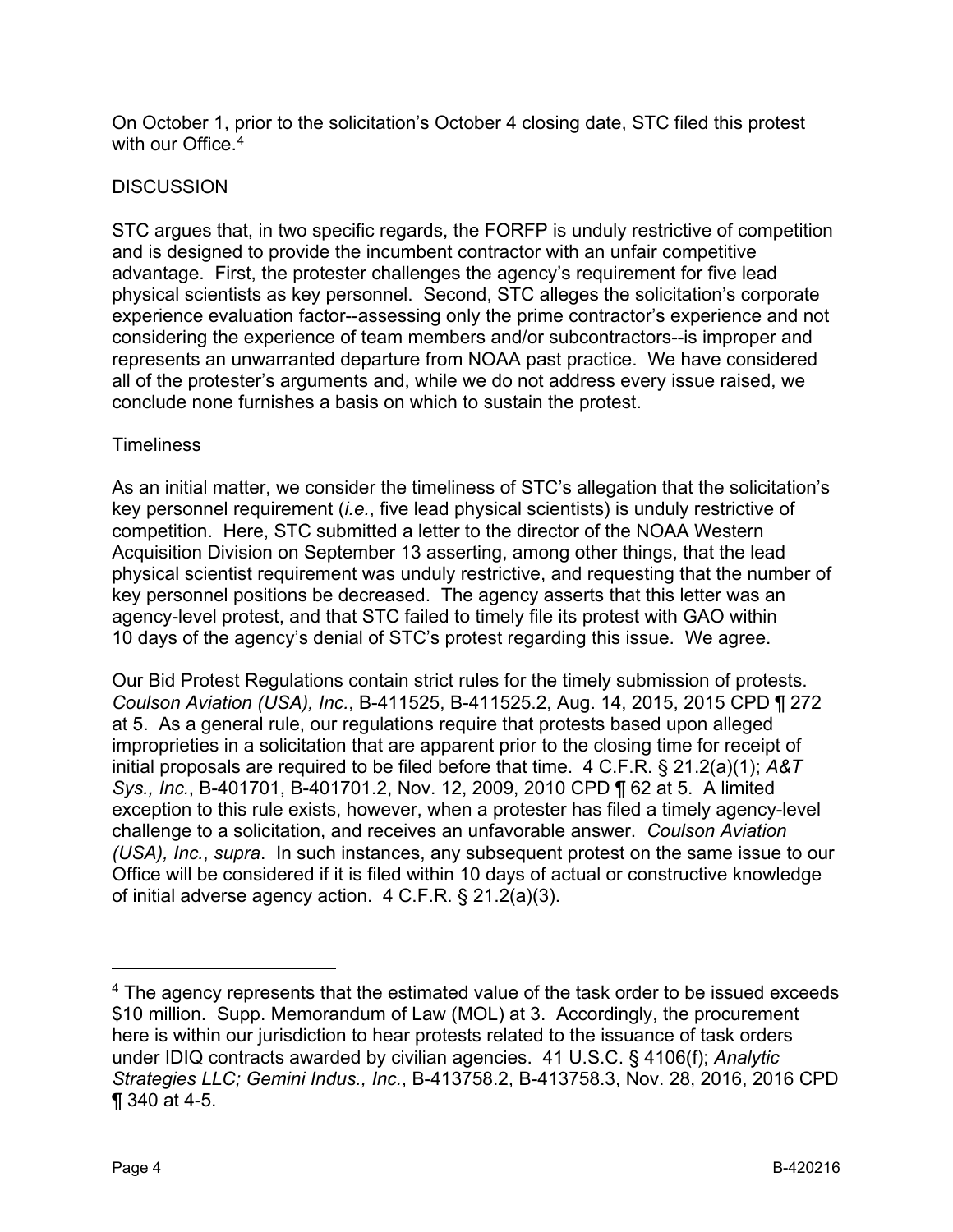Furthermore, our Office has long held that, to be regarded as a protest, a written statement need not state explicitly that it is or is intended to be a protest, but must convey the intent to protest by a specific expression of dissatisfaction with the agency's procurement actions and a request for relief. *Coulson Aviation (USA), Inc.*, *supra*; *Mackay Commc'ns--Request for Recon.*, B-238926.2, Apr. 25, 1990, 90-1 CPD ¶ 426 at 1. In contrast, we have explained that a letter that merely expresses a suggestion, hope, or expectation, does not constitute an agency-level protest. *DCR Servs. & Constr., Inc.*, B-415565.2, B-415565.3, Feb. 13, 2018, 2018 CPD ¶ 125 at 4 n.7.

As discussed above, NOAA issued the FORFP on September 7 which required, among other things, five lead physical scientists as key personnel. On September 13, STC sent a letter to the director of the NOAA Western Acquisition Division objecting to the agency's decision to denote five lead physical scientists as key personnel. AR, Tab 5a, STC Letter of Concerns at 1. Specifically, STC asserted that requiring five lead physical scientists as key personnel was unduly restrictive of competition. *Id.* STC also requested that the agency revise the RFP and "[r]educe the Scientific Lead Key Personnel requirement from five to two." *Id.* at 2.

On September 14, the NOAA acquisition director denied STC's request to amend the solicitation. AR, Tab 5b, Agency Response to STC Letter of Concerns at 1-2. Specifically, in response to STC's request that the lead physical scientist requirement by adjusted from five positions to two positions, the agency stated that "[k]ey Personnel will remain the same and is an important aspect of the requirement." *Id.* at 1.

Based on this record, we conclude that STC's September 13 letter to the NOAA acquisition director was an agency-level protest. As stated above, to be regarded as a protest, a written statement need only convey the intent to protest by an expression of dissatisfaction with an agency procurement action and a request for corrective action. *See Mackay Commc'ns.--Request for Recon.*, *supra*. Here, STC's letter clearly expressed dissatisfaction with the solicitation by disagreeing with NOAA's decision to designate five lead physical scientists as key personnel. The STC letter also requested specific corrective action by asking that NOAA revise downward the FORFP's key personnel requirement here. STC's letter therefore conveyed the intent to protest. *See* FAR 33.103(d); *Coulson Aviation (USA), Inc.*, *supra* at 6-7; *compare American Material Handling, Inc.*, B-250936, Mar. 1, 1993, 93-1 CPD ¶ 183 at 2-3 (finding protester's letter to be an agency-level protest when it recommended changes in the solicitation specifications and requested a response from the agency to its letter), *with Silver Investments, Inc.*, B-419028, Oct. 26, 2020, 2020 CPD ¶ 332 at 4-5 (concluding protester's letter was not an agency-level protest where it did not request a ruling or any specific relief from the agency).

The record also reflects that, on September 14, NOAA first advised STC as to the agency's position that the key personnel requirement was an important aspect of the scientific support services requirement, and that the agency would not modify the requirement as requested by STC. AR, Tab 5b, Agency Response to STC Letter of Concerns at 1-2. On September 15, the agency then issued an amended FORFP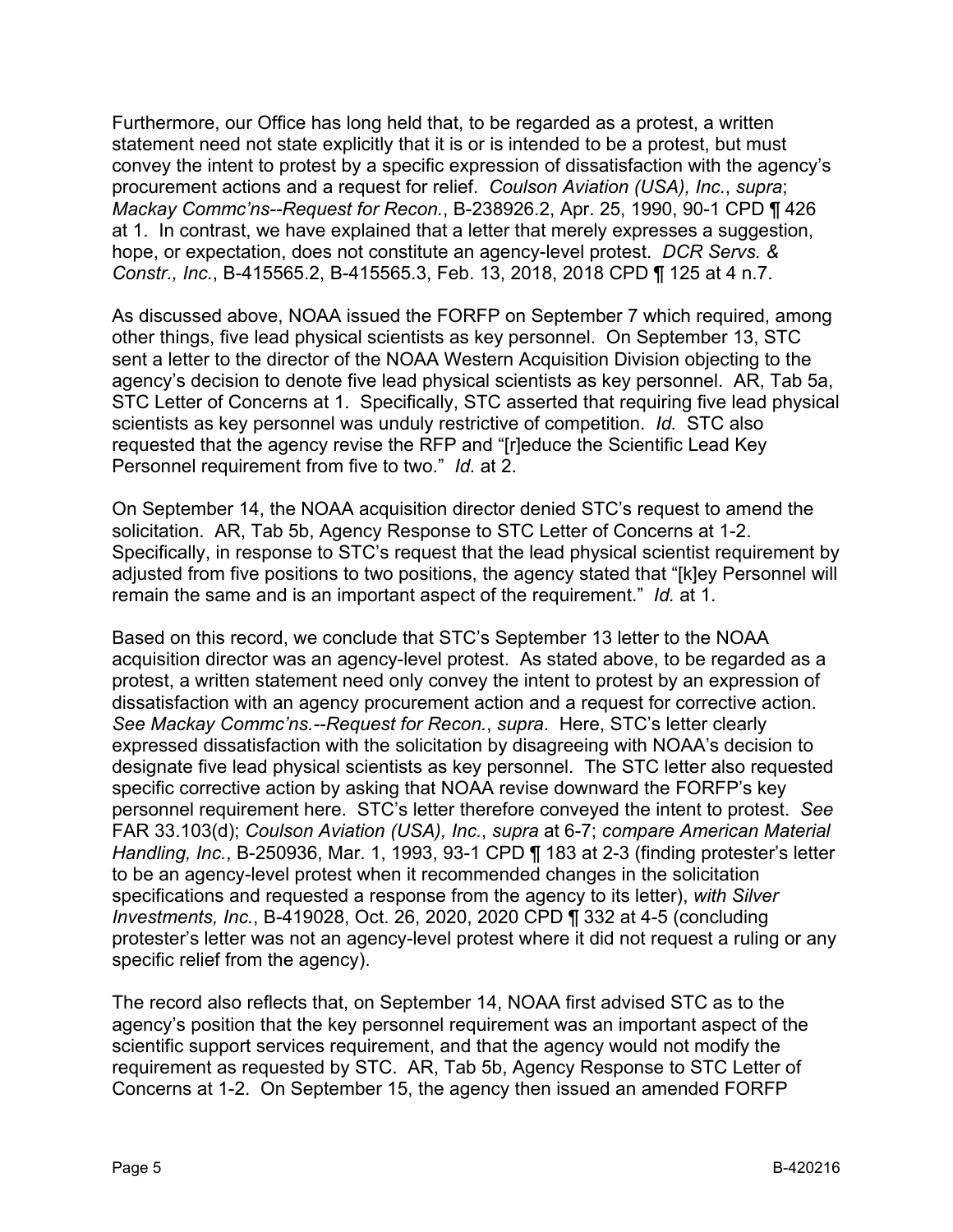which, consistent with the NOAA acquisition director's September 14 statements in his letter to STC, did not change the key personnel requirements, and reemphasized in the Q&A that "[t]he requirement for [lead physical scientists] Key Personnel will remain." FORFP amend. 1 at 68.

STC does not dispute that its September 13 letter to the NOAA acquisition director was a formal objection to an agency procurement action. *See* Protest at 8 ("STC lodged two formal objections directly to the Agency. . . . First, on September 13, 2021 . . ."). Rather, the protester argues that the agency's reply "did not constitute 'adverse agency action' as it did not [entirely] shut the door on STC's concerns . . . ." Comments at 15. In support thereof, STC refers to the end of the NOAA acquisition director's response as follows:

I do appreciate you bringing forward your concerns; however, it does not appear any changes are required to the FORFP at this time. The due date for all inquiries is tomorrow and the [contracting officer] will be providing responses to all questions shortly thereafter, which should provide further clarification to guide you in providing a response to the FORFP. If warranted, an extension to the FORFP may be provided.

AR, Tab 5b, Agency Response to STC Letter of Concerns at 2.

We find STC's reliance on the agency's September 14 letter to be both selective and misplaced. First, as set forth above, the NOAA acquisition director responded point-bypoint to each STC concern and request. With regard to STC's request that the agency "[r]educe the Scientific Lead Key Personnel requirement from five to two," AR, Tab 5a, STC Letter of Concerns at 2, the NOAA acquisition director's reply was "[k]ey Personnel will remain the same and is an important aspect of the requirement." AR, Tab 5b, Agency Response to STC Letter of Concerns at 1. We find nothing unclear or indefinite about the agency's response here. Moreover, the language upon which STC relies indicates the only aspect of the FORFP that was not entirely certain was whether the agency would extend the solicitation's closing date--which was another STC request.

Under our regulations, 4 C.F.R. §21.2(a)(3), where a protest is filed initially with the agency, any subsequent protest to our Office must be filed no later than 10 days after actual or constructive knowledge of initial adverse agency action. Our regulations define the term "adverse agency action" to include action or inaction by an agency that is prejudicial to the position taken in the protest, including a decision on the merits of the agency-level protest. 4 C.F.R. § 21.0(e).

On this record, we believe the agency clearly articulated its disagreement with STC regarding the lead physical scientist requirement as well as the fact that the agency was not going to change the requirement from five lead physical scientist positions to two positions as STC requested. The agency's disagreement with STC's position and refusal to amend the solicitation as requested by STC constituted adverse agency action. *DAI, Inc.*, B-408625, B-408625.2, Nov. 6, 2013, 2013 CPD ¶ 259 at 3; 4 C.F.R.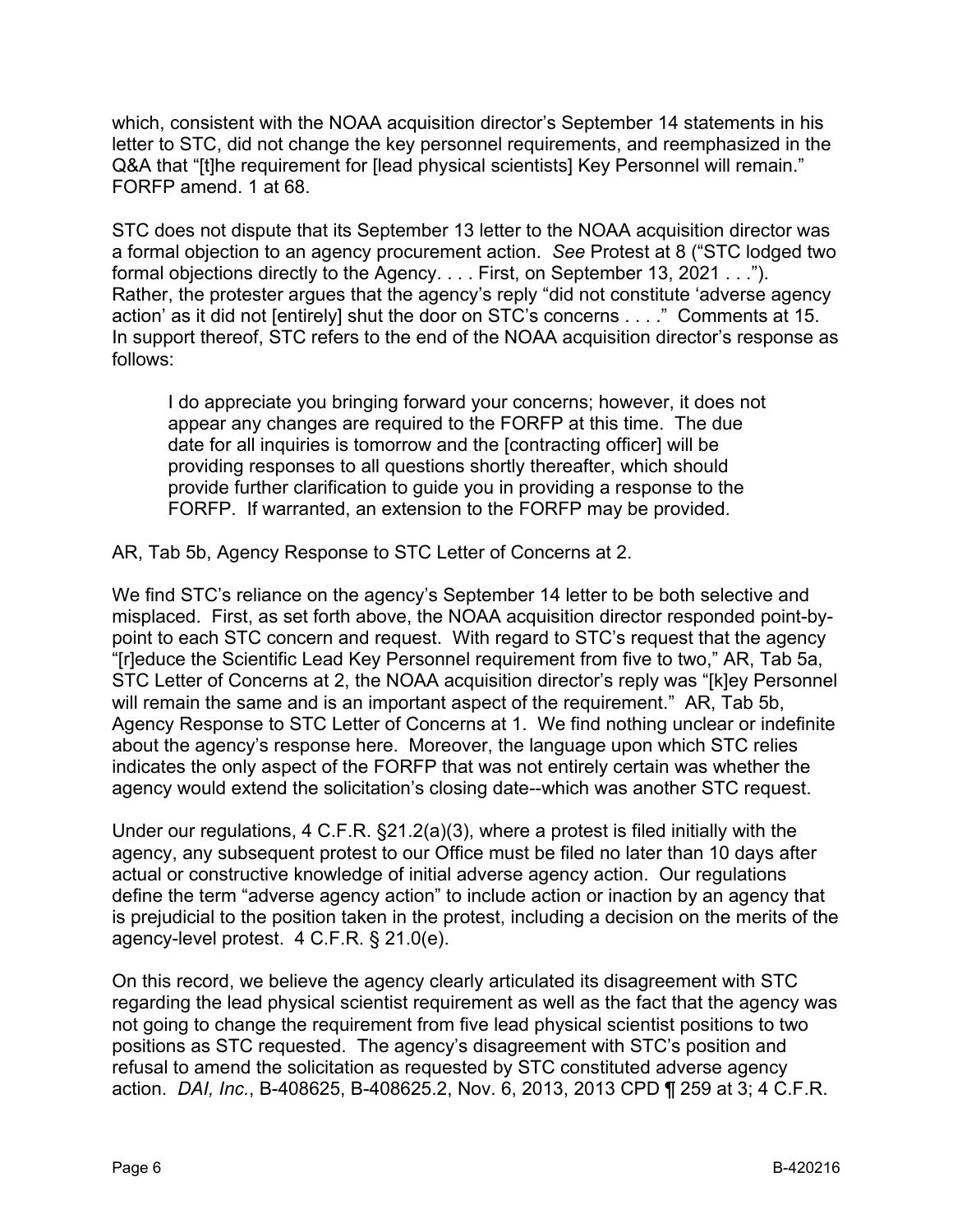§ 21.0(e). As STC received notice of adverse agency action on September 14, and did not file its protest with our Office until October 1, more than 10 days later, we find this aspect of STC's protest to be untimely.<sup>[5](#page-6-0)</sup> 4 C.F.R. § 21.2(a)(3) ("If a timely agency-level protest was previously filed, any subsequent protest to GAO filed within 10 days of actual or constructive knowledge of initial adverse agency action . . . ."). Accordingly, we dismiss this allegation as untimely.

### Corporate Experience Evaluation Requirement

STC also challenges the agency's corporate experience evaluation requirement (and corresponding proposal submission instructions). Specifically, the protester contends the agency's decision to only consider the corporate experience of the prime contractor, and not also the corporate experience of the prime contractor's team members and/or subcontractors, is unduly restrictive of competition. Protest at 11-13.

Agencies must specify their needs in a manner designed to permit full and open competition, and may include restrictive requirements only to the extent they are necessary to satisfy the agencies' legitimate needs or as otherwise authorized by law. 41 U.S.C. § 3306(a). Where a protester challenges a specification or requirement as unduly restrictive of competition, the procuring agency has the responsibility of establishing that the specification or requirement is reasonably necessary to meet the agency's needs. *Remote Diagnostic Techs., LLC*, B-413375.4, B-413375.5, Feb. 28, 2017, 2017 CPD ¶ 80 at 3-4. We examine the adequacy of the agency's justification for a restrictive solicitation provision to ensure that it is rational and can withstand logical scrutiny. *DynCorp Int'l, LLC*, B-418742.2, Sept. 25, 2020, 2020 CPD ¶ 318 at 6. A protester's disagreement with the agency's judgment concerning the agency's needs and how to accommodate them, without more, does not show that the agency's judgment is unreasonable. *Emax Fin. & Real Estate Advisory Servs., LLC*, B-408260, July 25, 2013, 2013 CPD ¶ 180 at 4.

The fact that an evaluation criterion may be burdensome, or otherwise makes a firm's offer less competitive, is not objectionable, provided the agency's criteria have a reasonable basis and are not otherwise contrary to law or regulation. *AAR Mfg. Inc.,* 

<span id="page-6-0"></span><sup>&</sup>lt;sup>5</sup> In any event, even if we were to agree--which we do not--with STC's characterization of NOAA's September 14 letter, the agency's amendment to the solicitation, issued on September 15, was clearly adverse action. The amendment not only kept the same key personnel requirement, but in response to a question asking whether the agency would consider removing the lead physical scientist key personnel requirement or limiting the requirement to only one key personnel, the agency stated that "[t]he requirements for Key Personnel will remain." FORFP amend. 1 at 68. With the issuance of that amendment, the protester was plainly on notice that the agency had denied STC's request to amend the FORFP to reduce the number of required key personnel. *DAI, Inc.*, *supra*. As such, this allegation would still be untimely because STC did not file its protest until October 1, more than 10 days of receiving notice of the adverse action. 4 C.F.R. § 21.2(a)(3).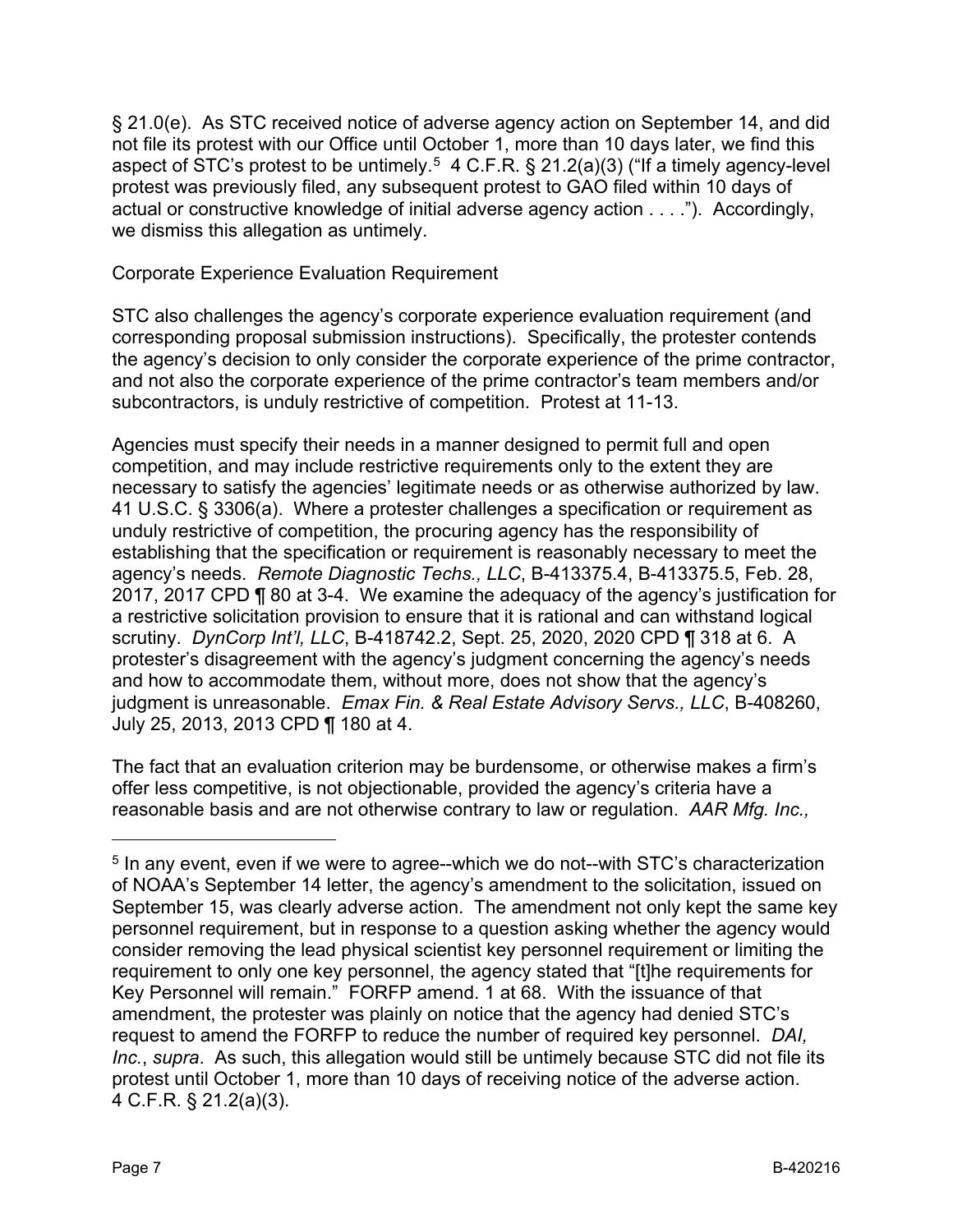*d/b/a AAR Mobility Sys.*, B-418339, Mar. 17, 2020, 2020 CPD ¶ 106 at 13. Further, a protester's disagreement with an agency's judgment concerning the agency's needs and how to accommodate them does not show that the agency's judgment regarding the selection of evaluation criteria is unreasonable. *Id.*; *Dynamic Access Sys.*, B-295356, Feb. 8, 2005, 2005 CPD ¶ 34 at 4.

We have also previously found a solicitation requirement that limited the agency's experience evaluation--to that of the prime contractor's experience--does not unduly restrict competition where the record demonstrates that the requirement is reasonably related to the agency's needs. *Diversity Marketing and Commc'ns, LLC*, B-412196.2, Mar. 9, 2016, 2016 CPD ¶ 84 at 4 (finding the agency's desire to reduce the risk of unsuccessful performance can be rationally achieved by restricting consideration of experience to the firms contractually obligated to meet the agency's requirements, *i.e.*, the prime); *Valor Constr. Mgmt., LLC*, B-405365, Oct. 24, 2011, 2011 CPD ¶ 226 at 3 (agency's decision not to consider team member's experience and past performance was not unduly restrictive of competition); *see also Emax Fin. & Real Estate Advisory Servs., LLC*, *supra* at 6 (agency's concern with limiting risk of unsuccessful performance by favoring experience of firms that will be in privity with the government reasonably relates to agency's needs in choosing a contractor that will best serve its interests with respect to a complex project).

Although not part of the contemporaneous record, the agency asserts that the goal of its experience evaluation requirement is to determine whether the prime contractor--the only corporate entity contractually obligated to perform the task order--has the requisite scientific support services experience.<sup>[6](#page-7-0)</sup> MOL at 7-8; COS at 8-9.

<span id="page-7-0"></span> $6$  In reviewing an agency's procurement actions, we do not limit our consideration to contemporaneously-documented evidence, but instead consider all the information provided, including the parties' arguments, explanations, and any hearing testimony. *AllWorld Language Consultants, Inc.*, B-414244, B-414244.2, Apr. 3, 2017, 2017 CPD ¶ 111 at 4 n.3. While we accord greater weight to contemporaneous materials as opposed to judgments made in response to protest contentions, post-protest explanations that provide a detailed rationale for contemporaneous conclusions, and simply fill in previously unrecorded details, will generally be considered in our review of the rationality of selection decisions--so long as those explanations are credible and consistent with the contemporaneous record. *NWT, Inc.; PharmChem Labs., Inc.*, B-280988, B-280988.2, Dec. 17, 1998, 98-2 CPD ¶ 158 at 16 (*citing Quality Elevator Co., Inc.*, B-276750, July 23, 1997, 97-2 CPD ¶ 28 at 3-4). Here, the contracting officer indicates that she considered the FORFP's corporate experience evaluation requirement as part of the solicitation's creation and issuance. COS at 8-9; *see also* AR, Tab 3, Additional Q&A Responses. We find no basis on the record here to question the contracting officer's representations.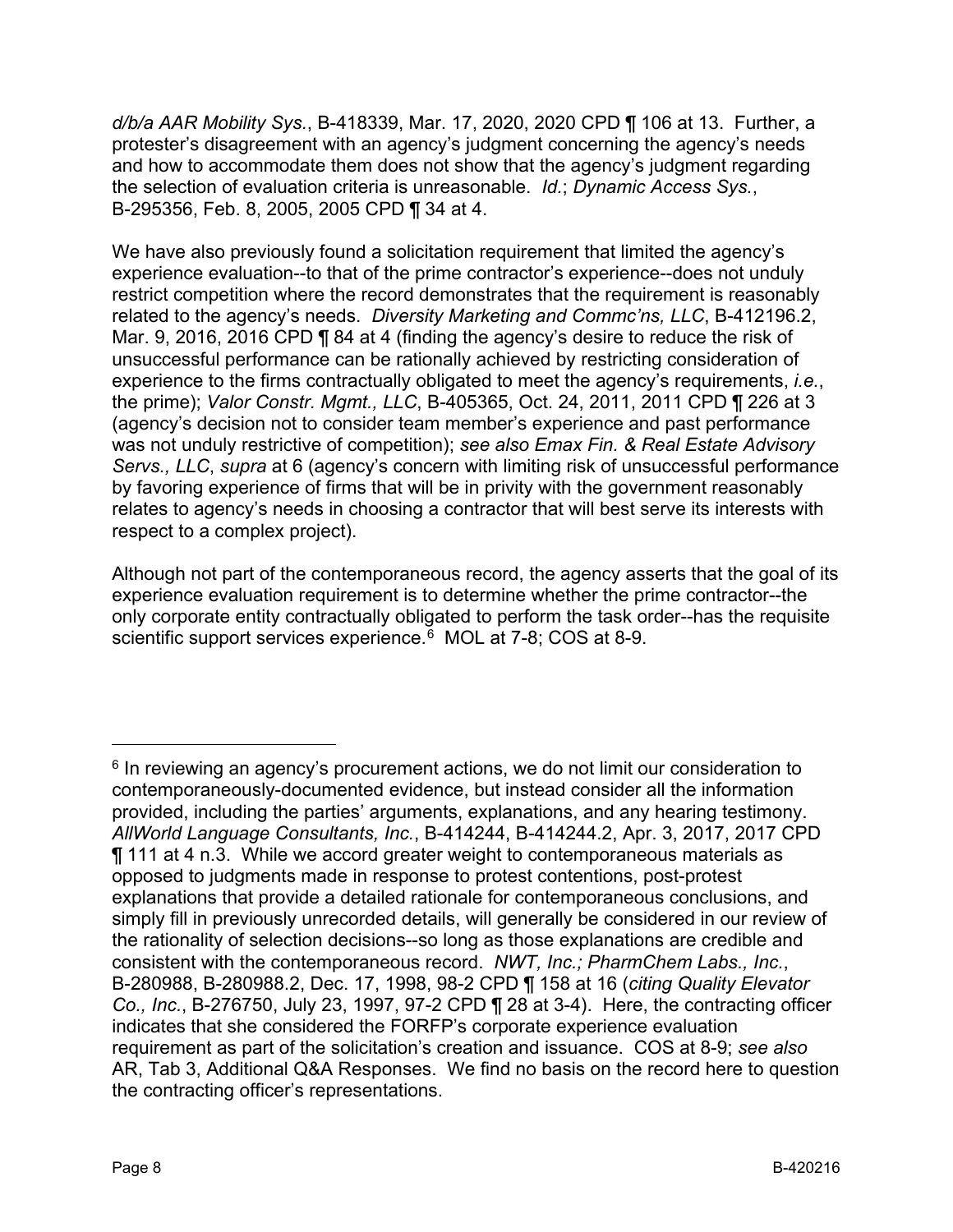Specifically, the contracting officer explains:

The NCEP [scientific support services] requirement is a large, dynamic, and complex project with national importance. The [NCEP] workforce only numbers approximately 50 federal employees while the contractor workforce numbers 140 to 164 personnel at any given time. This complex undertaking requires an evaluation of a prime's similar experience, which is more informative than a proposed subcontractor's experience in this respect and greatly reduced the risk to the Agency of a prime failing to manage this complex and extensive requirement. The Agency interfaces with the prime for all activities, communication, and coordination. Federal Oversight Managers communicate directly with the prime contractor to discuss development objectives, which include multiple PWS elements for projects. The prime contractor coordinates contract staff to achieve objectives and communicate progress back to Federal Oversight Managers. The prime is expected to address and resolve operational failure promptly in a 24/7/365 manner. The prime performs urgent model adjustments responsive to discovered issues or biases in output, and responds to requests for subject matter information from NOAA, DOC, and the public for highly visible reporting. Since NCEP is heavily dependent on the services of the prime contractor to fulfill its mission, it is critical that there is privity of contract with a prime contractor that has expertise and experience in the full suite requirements of the PWS.

## COS at 8.

Here, we think the record supports the agency's position that the prime contractor experience requirement is reasonably related to its needs. In this regard, the agency avers that it needs to limit the risk of unsuccessful performance with respect to its highvisibility, highly-specialized program. As we have concluded in similar circumstances, the agency's desire to reduce the risk of unsuccessful performance can be rationally achieved by restricting consideration of experience to the firms which are contractually obligated to meet the agency's requirements. *Diversity Marketing and Commc'ns, LLC*, *supra*; *Valor Constr. Mgmt., LLC*, *supra*. Given this, we find nothing improper about the FORFP provision that restricts the agency's evaluation of experience to the prime contractor. Although STC contends that it cannot compete fairly under the existing solicitation, the fact that a requirement may be burdensome, or even impossible for a particular firm, does not make it objectionable if the requirement meets an agency's legitimate needs.[7](#page-8-0) *Advanced Commc'n Cabling, Inc.*, B-410898.2, Mar. 25, 2015, 2015 CPD ¶ 113 at 6-7.

<span id="page-8-0"></span> $<sup>7</sup>$  To the extent the protester alleges that the agency's restriction on subcontractor</sup> experience is made in bad faith (*i.e.*, that it was designed to provide the incumbent with an unfair competitive advantage), government officials are presumed to act in good faith, and a protester's contention that contracting officials are motivated by bias or bad